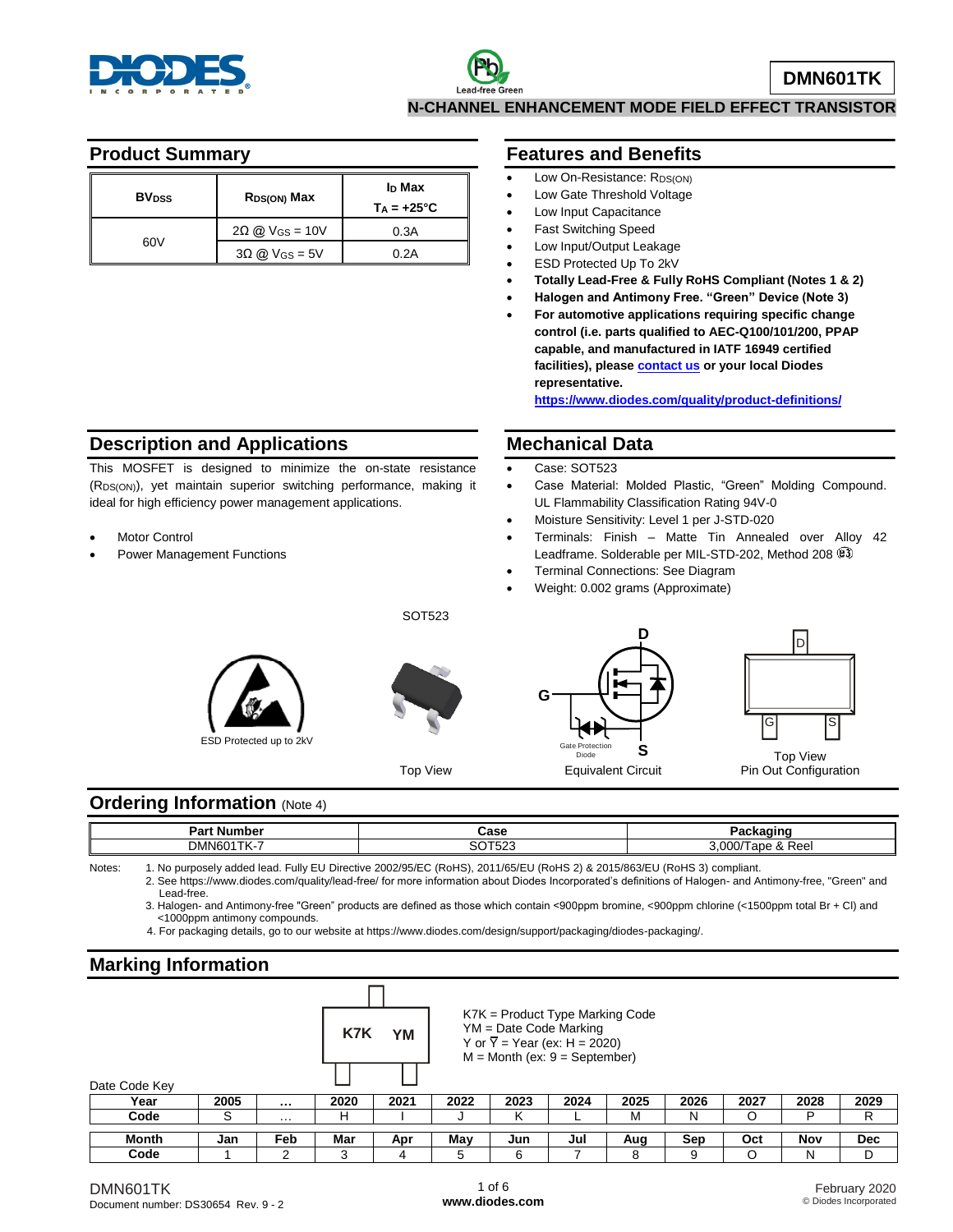

#### **Maximum Ratings** (@T<sup>A</sup> = +25°C, unless otherwise specified.)

| <b>Characteristic</b>  |                               | <b>Symbol</b>    | Value      | Unit |
|------------------------|-------------------------------|------------------|------------|------|
| Drain-Source Voltage   |                               | V <sub>DSS</sub> | 60         |      |
| Gate-Source Voltage    |                               | Vgss             | ±20        |      |
| Drain Current (Note 5) | Continuous<br>Pulsed (Note 6) | ID               | 300<br>800 | mA   |

# **Thermal Characteristics** (@T<sub>A = +25°C, unless otherwise specified.)</sub>

| Characteristic                          | Symbol         | Value           | Unit   |
|-----------------------------------------|----------------|-----------------|--------|
| Total Power Dissipation (Note 5)        | P <sub>D</sub> | 150             | mW     |
| Thermal Resistance, Junction to Ambient | Reja           | 833             | °C/W   |
| Operating and Storage Temperature Range | . j. Tstg      | $-65$ to $+150$ | $\sim$ |

# **Electrical Characteristics** (@T<sup>A</sup> = +25°C unless otherwise specified.)

| <b>Characteristic</b>                      | Symbol                      | Min | Typ  | Max | Unit | <b>Test Condition</b>                          |
|--------------------------------------------|-----------------------------|-----|------|-----|------|------------------------------------------------|
| <b>OFF CHARACTERISTICS (Note 7)</b>        |                             |     |      |     |      |                                                |
| Drain-Source Breakdown Voltage             | <b>BV<sub>DSS</sub></b>     | 60  |      |     | v    | $V_{GS} = 0V$ , $I_D = 10\mu A$                |
| Zero Gate Voltage Drain Current            | <b>I</b> DSS                |     |      | 1.0 | μA   | $V_{DS} = 60V$ , $V_{GS} = 0V$                 |
| Gate-Source Leakage                        | <b>I</b> GSS                |     |      | ±10 | μA   | $V$ GS = $\pm$ 20V, V <sub>DS</sub> = 0V       |
| <b>ON CHARACTERISTICS (Note 7)</b>         |                             |     |      |     |      |                                                |
| Gate Threshold Voltage                     | $V$ GS(TH)                  | 1.0 | 1.6  | 2.5 | V    | $V_{DS} = 10V$ , $I_D = 1mA$                   |
| <b>I</b> Static Drain-Source On-Resistance |                             |     | 1.3  | 2.0 | Ω    | $V_{GS} = 10V$ , $I_D = 0.5A$                  |
|                                            | R <sub>DS(ON)</sub>         |     | 1.4  | 3.0 |      | $V$ <sub>GS</sub> = 5V, $I_D$ = 0.05A          |
| Forward Transfer Admittance                | <b>YFSI</b>                 | 80  |      |     | ms   | $V_{DS} = 10V$ , $I_D = 0.2A$                  |
| DYNAMIC CHARACTERISTICS (Note 8)           |                             |     |      |     |      |                                                |
| Input Capacitance                          | $C$ <sub>iss</sub>          |     |      | 50  | pF   |                                                |
| Output Capacitance                         | $\mathrm{C}_{\mathrm{oss}}$ |     |      | 25  | pF   | $V_{DS}$ = 25V, $V_{GS}$ = 0V<br>$f = 1.0$ MHz |
| Reverse Transfer Capacitance               | C <sub>rss</sub>            |     |      | 5.0 | pF   |                                                |
| Turn-On Delay Time                         | ID(ON)                      |     | 3.4  | –   | ns   |                                                |
| Turn-On Rise Time                          | tR                          | —   | 2.4  | —   | ns   | $V_{DD} = 25V$ , $V_{GS} = 10V$ ,              |
| Turn-Off Delay Time                        | ID(OFF)                     |     | 11.0 |     | ns   | $R_G = 25\Omega$ , $I_D = 500$ mA              |
| <b>Turn-Off Fall Time</b>                  | tF                          |     | 4.9  |     | ns   |                                                |

Notes: 5. Device mounted on FR-4 PCB.

6. Pulse width ≤10µS, Duty Cycle ≤1%.

7. Short duration pulse test used to minimize self-heating effect.

8. Guaranteed by design. Not subject to product testing.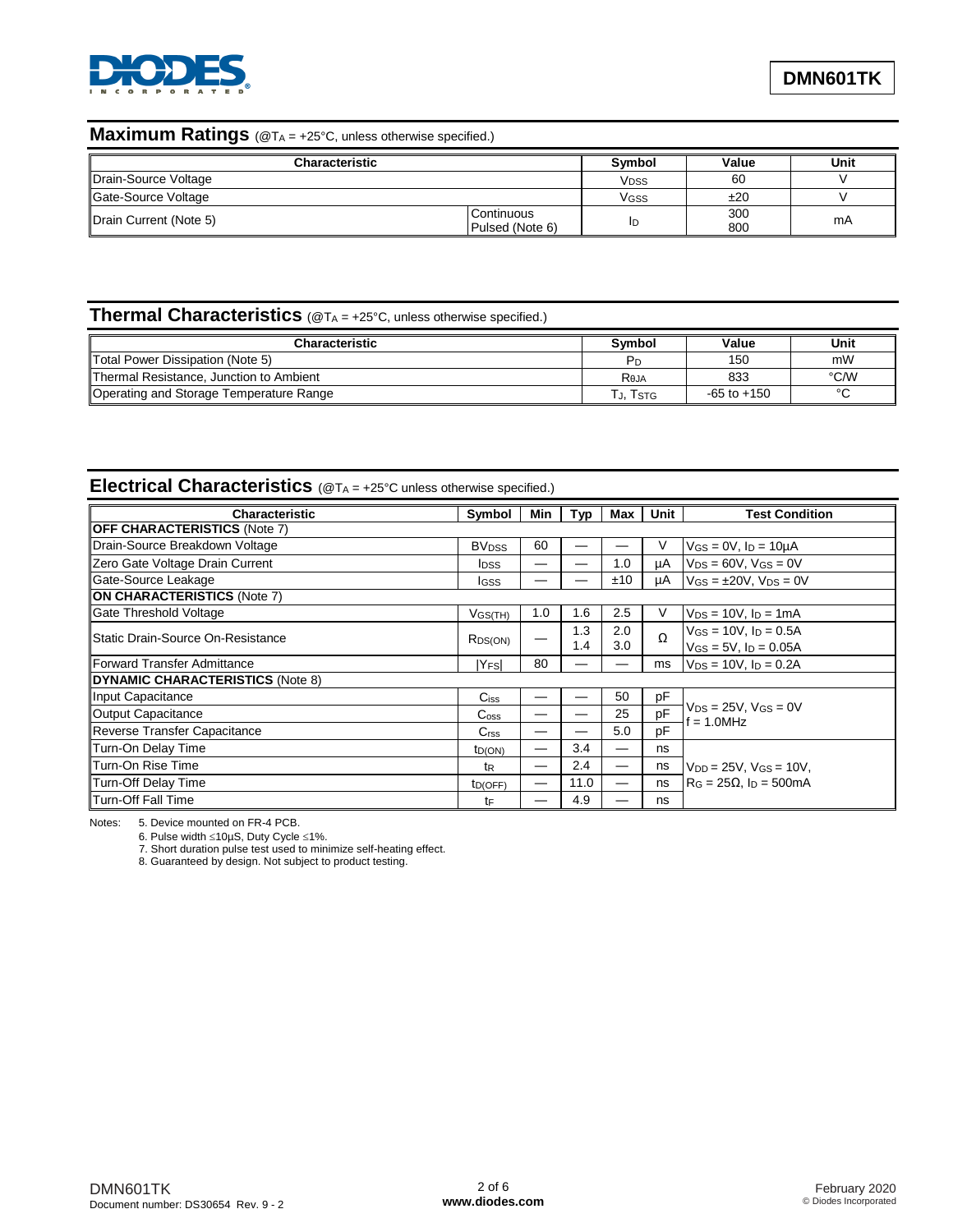

# **DMN601TK**



Document number: DS30654 Rev. 9 - 2

**[www.diodes.com](http://www.diodes.com/)**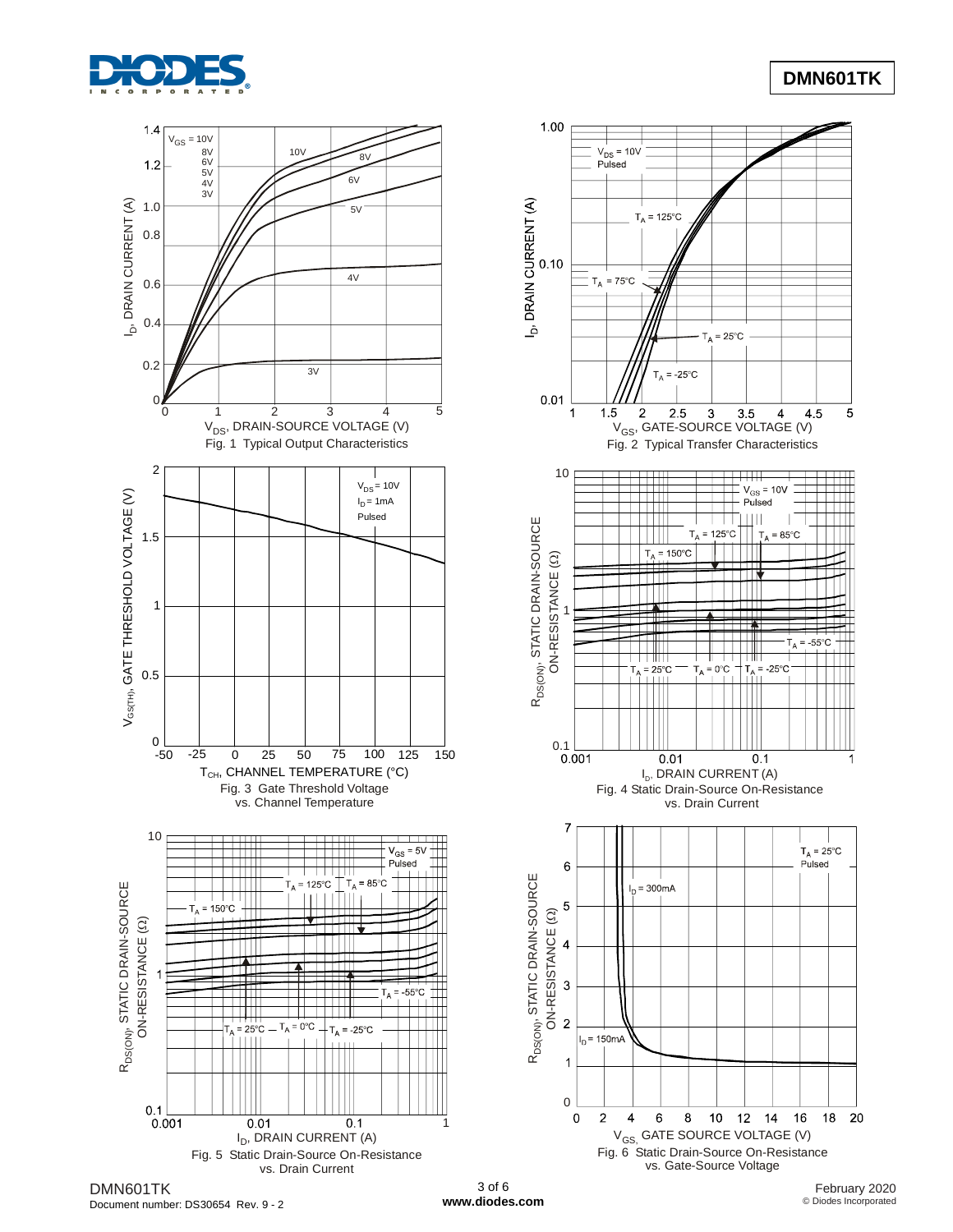



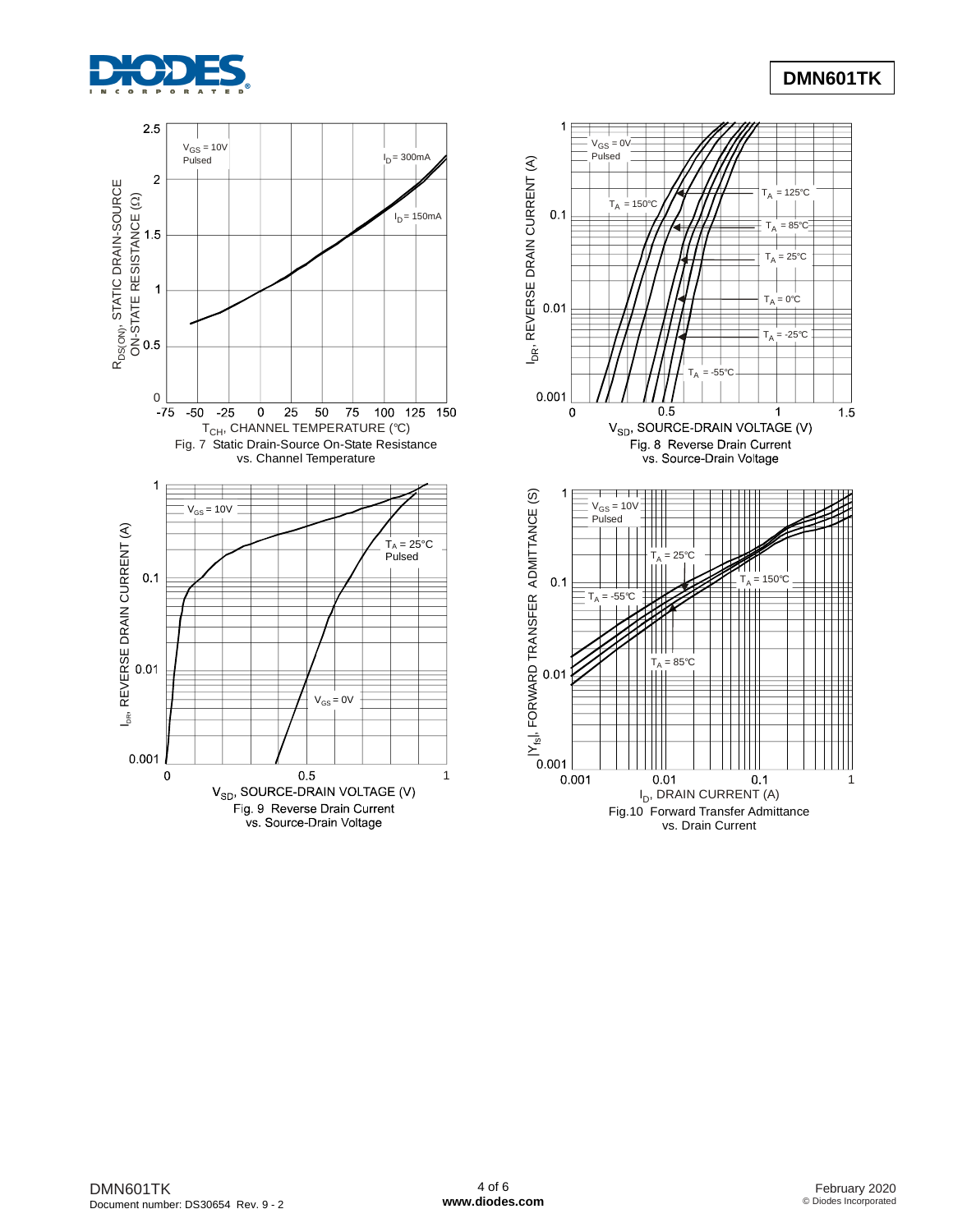

# **Package Outline Dimensions**

Please see http://www.diodes.com/package-outlines.html for the latest version.



| <b>SOT523</b>       |      |            |      |  |  |  |  |  |
|---------------------|------|------------|------|--|--|--|--|--|
| Dim                 | Min  | Max<br>Typ |      |  |  |  |  |  |
| A1                  | 0.00 | 0.10       | 0.05 |  |  |  |  |  |
| A <sub>2</sub>      | 0.60 | 0.80       | 0.75 |  |  |  |  |  |
| A <sub>3</sub>      | 0.45 | 0.65       | 0.50 |  |  |  |  |  |
| b                   | 0.15 | 0.30       | 0.22 |  |  |  |  |  |
| C                   | 0.10 | 0.20       | 0.12 |  |  |  |  |  |
| D                   | 1.50 | 1.70       | 1.60 |  |  |  |  |  |
| Е                   | 1.45 | 1.75       | 1.60 |  |  |  |  |  |
| E1                  | 0.75 | 0.85       | 0.80 |  |  |  |  |  |
| e                   |      | 0.50 BSC   |      |  |  |  |  |  |
| e1                  | 0.90 | 1.10       | 1.00 |  |  |  |  |  |
| L                   | 0.20 | 0.40       | 0.33 |  |  |  |  |  |
| a                   | n۰   |            | 8°   |  |  |  |  |  |
| nensions in mm<br>Д |      |            |      |  |  |  |  |  |

# **Suggested Pad Layout**

Please see http://www.diodes.com/package-outlines.html for the latest version.

#### **SOT523**



| <b>Dimensions</b> | Value<br>(in mm) |
|-------------------|------------------|
| r.                | 1.29             |
| x                 | 0.40             |
| X <sub>1</sub>    | 0.70             |
|                   | 0.51             |
|                   | 1.80             |